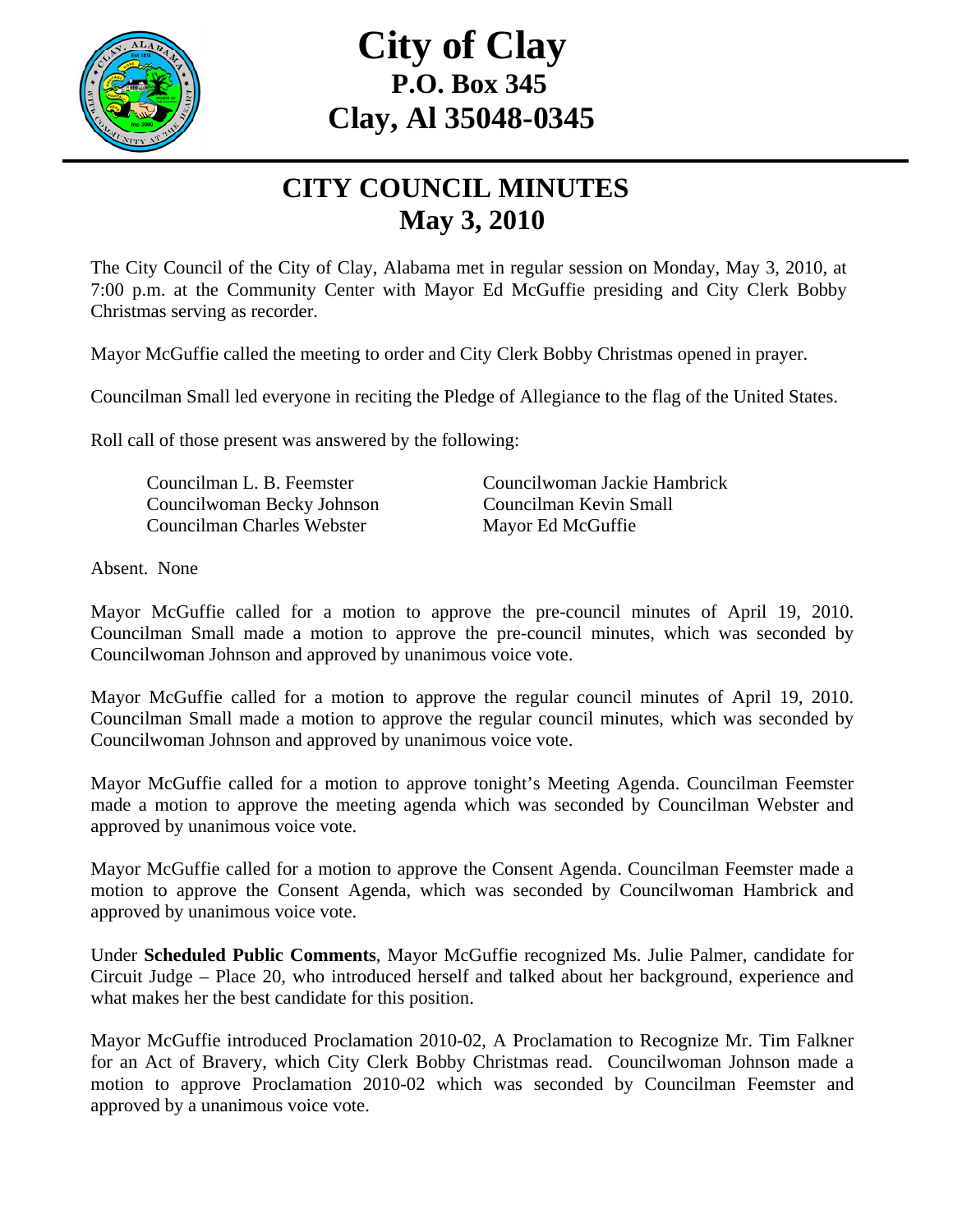

**City Council Meeting May 3, 2010 Page 2** 

Mayor McGuffie recognized Mr. Falkner and presented him with the Proclamation. Mr. Falkner stated he only did what anyone else would have done and he challenged everyone to get to know their neighbors better.

Mayor McGuffie introduced Proclamation 2010-03, A Proclamation Recognizing the Urgency in Preventing Texting and Driving which was read by City Clerk Bobby Christmas. Councilman Feemster made a motion to approve Proclamation 2010-03 which was seconded by Councilwoman Hambrick and approved by a unanimous voice vote.

Mayor McGuffie introduced a Public Hearing concerning Resolution 2010-10, Weed Abatement at 6375 Kimberly Loop Road. Mayor McGuffie called for anyone to speak in favor of the Resolution and there was no response. Mayor McGuffie called for anyone to speak in opposition of the Resolution and there was no response. Hearing no comments concerning Resolution 2010-10, Councilman Feemster made a motion to proceed with the abatement of the property at 6375 Kimberly Loop Road. The motion was seconded by Councilman Small and approved by a unanimous voice vote.

Mayor McGuffie recognized Mr. Lynn Burch, Building Inspections Superintendent, for the opening of bids for a ¾ Ton 6.0L V-8 Diesel Truck or Equivalent. Aware that Councilman Feemster had submitted a bid, Councilman Feemster was asks to leave the meeting during the opening of the bids.

Ms. Burch announced there was one bid which was from Mr. L. B. Feemster. Upon Mr. Burch opening the bid and reviewing it with City Attorney Russell Steen, Mr. Steen announced that the bid could not be accepted because it did not give a price for the vehicle in accordance with the bid specifications sent out.

Councilman Small made a motion to re-submit invitations to bid to those previously invited to bid. Councilman Webster seconded the motion which was approved by a unanimous voice vote.

Under **Reports from Standing Committees** Mayor McGuffie recognized Councilman Feemster for a report from the **Public Safety Committee**. Councilman Feemster reported that he was working on a proposal to purchase property at 6423 Clay Palmerdale Road now occupied by Freddie's Automotive and owned by Ms. Sue Chandler. He stated it was income producing at \$2,000 per month and could be purchased for \$283,804 and the standard closing cost would be split between the owner and the purchaser. Councilman Feemster made a motion to purchase this property for \$283,804 using the AmFund Account funds to pay for it. Councilwoman Hambrick seconded the motion which was voted own but the City Clerk announced it could not hear everyone's vote. The Mayor called for a roll call with the results as follows:

Yeas: Councilmember's Feemster, Hambrick, Johnson, Webster and Mayor McGuffie

Nays: None

Abstain: Councilman Small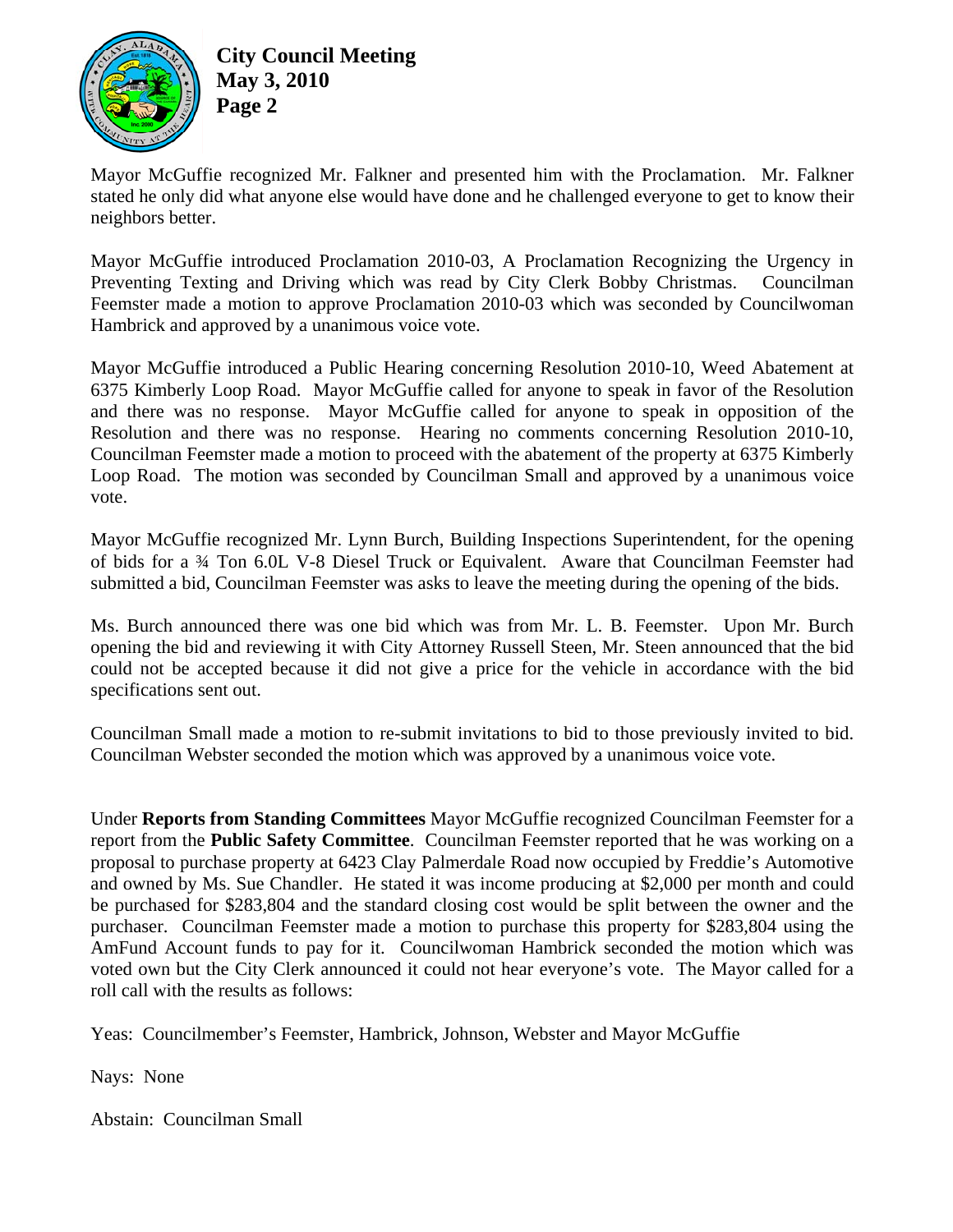

**City Council Meeting May 3, 2010 Page 3** 

Councilman Feemster reported that he had been made responsible for storm water erosion control for the City. He stated he would be handling these responsibilities from this point forward.

Also, Councilman Feemster stated that last Wednesday he had attended a Metropolitan Planning Organization meeting and the City of Clay has no planned projects for the next 25 years. He stated there was a visionary plan that means these plans are not scheduled at this time. He stated he was trying to get Old Springville Road on the TIP plan.

Councilwoman Hambrick was recognized for a report from the **Committee on Community Development, Environmental, Historical, Library and Seniors**. Councilwoman Hambrick reported on the following: (1) She recognized the Seniors for a report and they had nothing to report. (2) Councilwoman Hambrick reported on the increase in attendance at the Library and stated it, as well as, the intake and outgoing materials being used had doubled.

Under **Committee on Annexation, Business, Census, Planning & Zoning and Schools**, Councilwoman Johnson was recognized and reported on the following: (1) Clay May Days will be this Saturday May 8. (2) May 13 at 7:00 p.m. there will be a candidate forum in Palmerdale for the candidates running for County Commission in District 4. (3) She gave a report furnished by Dr. Chris Walker from Clay Chalkville Middle School on the schools to include a ribbon cutting for the new addition to the Middle School on May 18.

Councilman Small was recognized for a report from the **Committee on Building Inspections, Sanitation, Streets and Utilities**. Councilman Small reported that the final approvals have been completed for the sidewalk project on Cougar Drive and Mr. Tim Harbison would be getting the paperwork to the Alabama Department of Transportation for the sidewalk to be put out to bid. He also stated he would have a report at the next council meeting concerning the Harness Circle project.

Councilman Webster was recognized for a report from the **Parks and Recreation Committee**. Councilman Webster reported that there would be a meeting at Cosby Lake tomorrow night at 5:30 to discuss a master plan for the lake property. He invited everyone to attend. Also, he reported that they were in the process of looking for bridges for the walking trails and restrooms for the park.

Under **Reading of Petitions, Applications, Complaints, Appeals, Communications, etc.** Mayor McGuffie announced there was nothing to report.

Under the **City Clerk's Report**, City Clerk Bobby Christmas reported on the balances in the 4 & 5 Cent Gasoline Fund =  $$143,567.17$ ; 7 Cent Gasoline Fund =  $$137,174.39$ ; AmFund Account = \$1,053,680.41; Capital Improvement Fund = \$231,766.46; Contractors Bond = \$43,251.58; General Fund =  $$695,618.10$ ; Library Fund =  $$6907.39$ ; Park and Recreation Fund =  $$76.16$ ; and Senior Citizens Fund =  $$6,882.46$ .

Under **Resolutions, Ordinances, Orders and Other Business** Mayor McGuffie reported there were none.